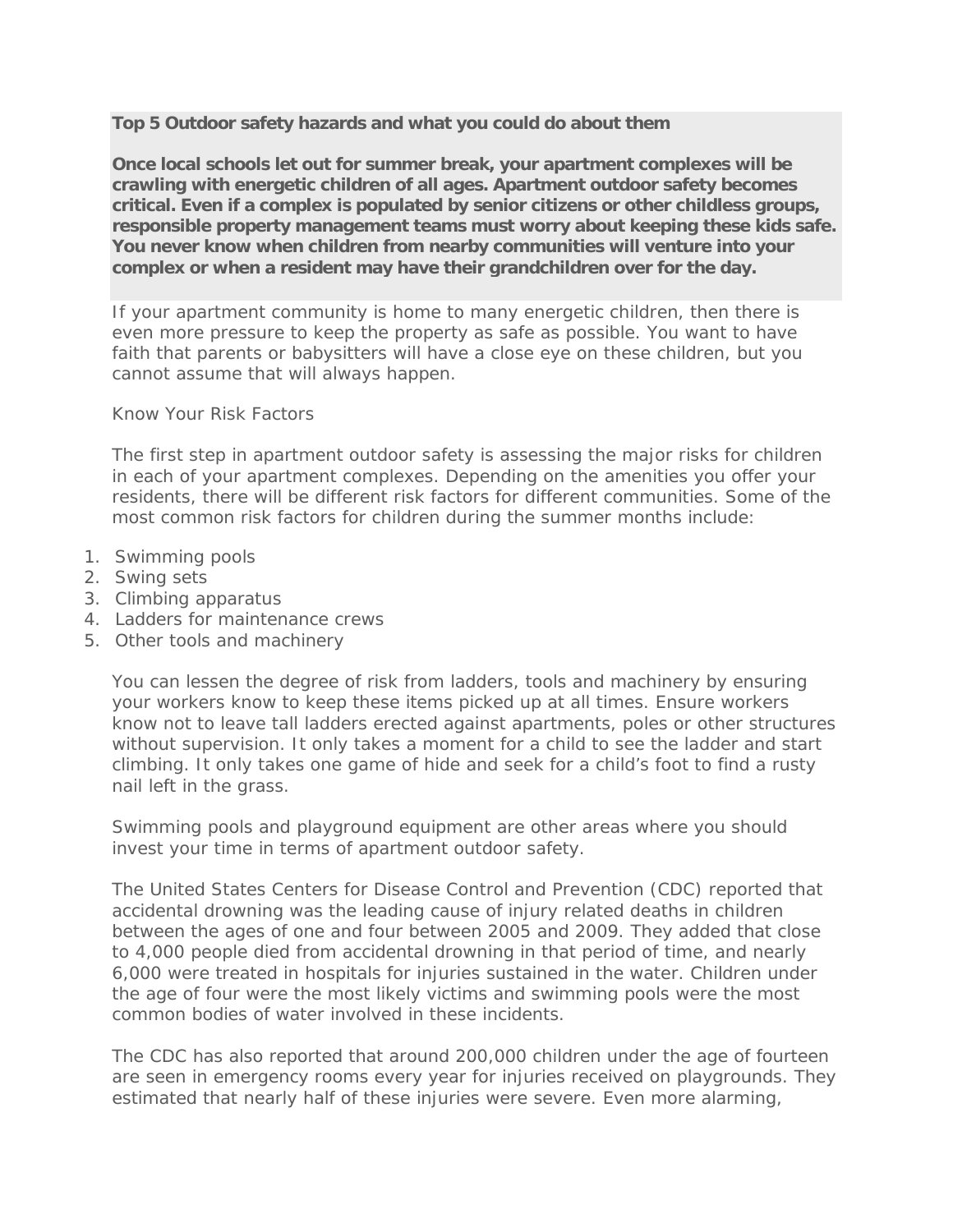nearly 150 children under the age of fourteen died from playground injuries between 1990 and 2000.

If you offer play areas and/or swimming pools to your residents, you have to pay close attention to apartment outdoor safety all year long, but especially during the summer months when children spend more time outdoors unsupervised by parents.

## Swimming Pool Safety

Families with children are drawn to apartment complexes that offer swimming pools. It gives children of all ages something to do in the summer, and it is a place for families to spend time together without spending money. You can attract more people to your apartments by offering a nice pool, but you have to take some actions to ensure safety for everyone in your pool. Some things to consider include:

- Make sure the pool area is surrounded by a tall fence with a locked gate, or have a building that must be passed through to enter the pool. This reduces the chance of small children wandering into the pool and drowning when it is not in operation.
- Ensure you have life jackets and other rescue and safety equipment close to the pool. Make lifeguards or other supervisory staff aware of how to use these items.
- Set an age limit on children going to the pool without adult supervision. Make sure there is a way to ensure this rule is being strictly adhered to on a daily basis.
- Consider a limit on the number of children under the age of 14 entering the pool with a single adult. There is more likely to be a drowning if one adult is trying to keep an eye on too many children.
- Consider hiring a small team of lifeguards. You can often get college students to take on these jobs for low wages, but make sure they have basic lifeguard training. A small pool will only need one guard on duty at a time.
- Include a small kiddy pool for parents, babies and toddlers. This keeps the little ones separate from rowdy teenagers.
- Do not allow alcoholic beverages in the pool area and have intoxicated residents removed from the area promptly.
- Implement safety rules, such as no running on the pavement around the pool, no diving in shallow areas, and no pushing others into the pool.

## Playground Safety

The CDC has identified strangulation and falls as the two leading causes of death from playground accidents. This is something you have to take seriously, since they estimate that about 70% of playground deaths between 1990 and 2000 took place on home play sets. Since children call your apartment complex their home, you might as well consider your play area their home play set. Here are a few ideas of ways you can protect children on your playground:

- Replace older equipment that may be falling apart, rusted, loose, etc.
- Make sure all elements of the play sets are in proper working order at all times.
- Make sure play equipment includes barriers so small children are less likely to fall off of high ledges and sides.
- Set an age limit for children playing in this area without adult supervision.